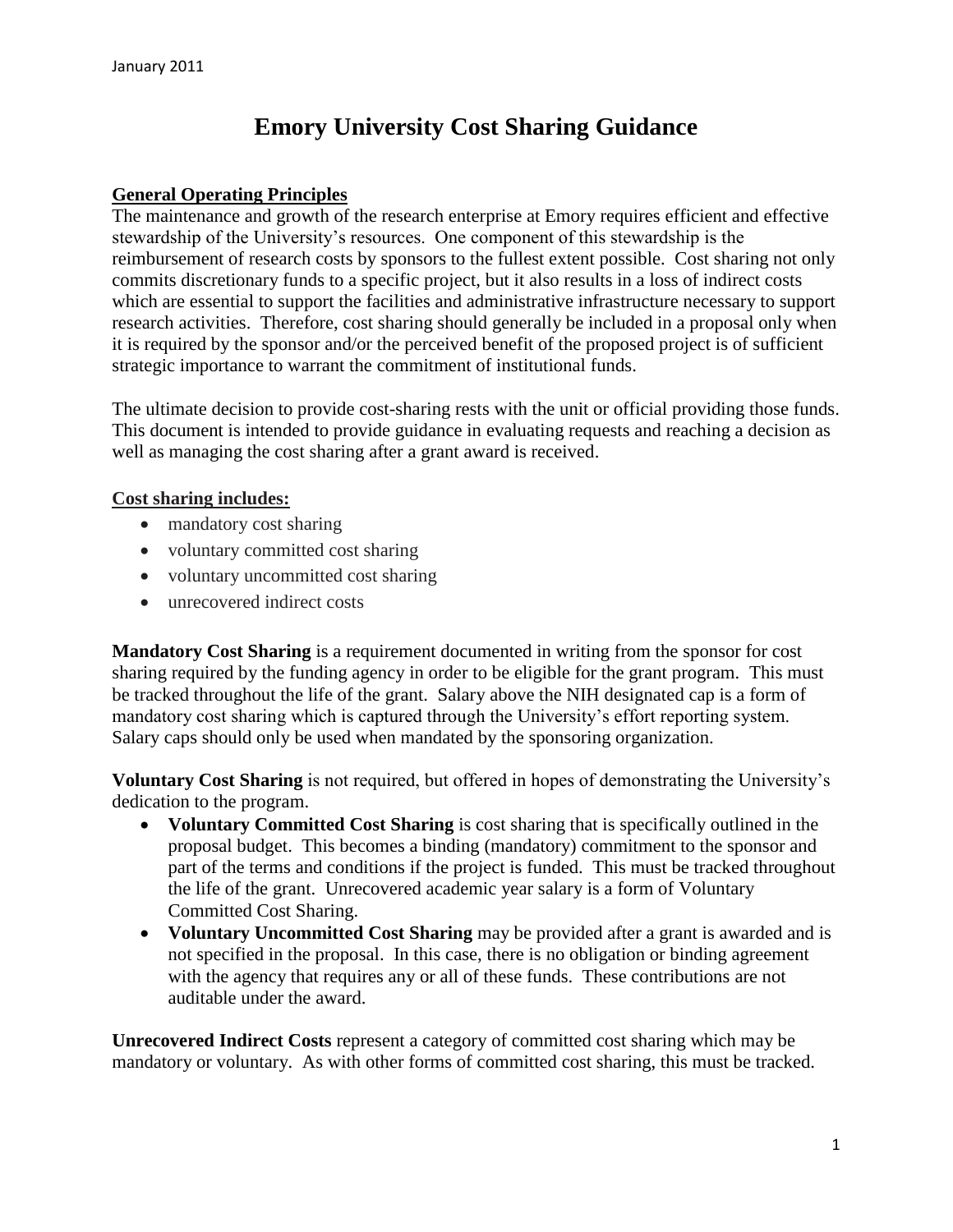### **Cost Sharing vs Institutional Support**

The terms "cost sharing" and "institutional support" are commonly used interchangeably even though their meanings are very different. Cost sharing as applied in a grant application is generally a documented, auditable commitment of funds to a specific project. Institutional support, on the other hand, is a description of the multiple ways in which the institution provides resources and infrastructure which make the proposed work feasible. Institutional support can be a very powerful tool in providing the desired "commitment" of the University to an investigator's research plans without a formal cost sharing obligation. Institutional support may include the description of items such as a) specialized core facilities (e.g., microscopy, imaging, nanotechnology), b) laboratory space, c) clinical resources, d) library resources, etc.

### **Federal Agency Perspective - National Science Board & the National Science Foundation**

The federal government has periodically received complaints from the research community regarding its expectations and unwritten "requirement" for cost sharing. In response to these concerns, the National Science Board (NSB) issued a report in August of 2009 entitled, "**Investing in the Future: NSF Cost Sharing Policies for a Robust Federal Research Enterprise."** The NSB is composed of 25 Presidentially appointed members and establishes the policies of the National Science Foundation. Recommendations included the following:

- *Mandatory cost sharing should be applied to only a small fraction of NSF programs, and all mandatory cost sharing requirements must be subject to approval by the NSF Director.*
- *NSF should enhance its training of program officers to avoid unintended implicit or explicit requests for voluntary committed cost sharing during the budget negotiation process.*
- *NSF should prohibit voluntary committed cost sharing in all components of both solicited and unsolicited proposals. This will eliminate tracking and reporting requirements imposed on institutions.*
- *NSF should clearly and regularly communicate this new policy to program officers, external reviewers, and the proposer community.*

In response to these recommendations, the National Science Foundation revised its Grant Proposal Guide in January 2011 to include the following statements:

- *NSF Program Officers may not impose or encourage cost sharing unless such requirements are explicitly included in the program solicitation.*
- *Inclusion of voluntary committed cost sharing is prohibited in the proposal budget.*
- *Mandatory cost sharing will only be required when explicitly authorized by the NSF Director, the National Science Board, or legislation. In those rare instances, cost sharing requirements will be clearly identified in the solicitation and must be included in the proposed budget. Such cost sharing will be an eligibility, rather than a review criterion. Proposers are advised not to exceed the mandatory cost sharing level.*
- *When mandatory cost sharing is included and accepted by NSF, the commitment of funds becomes legally binding and is subject to audit.*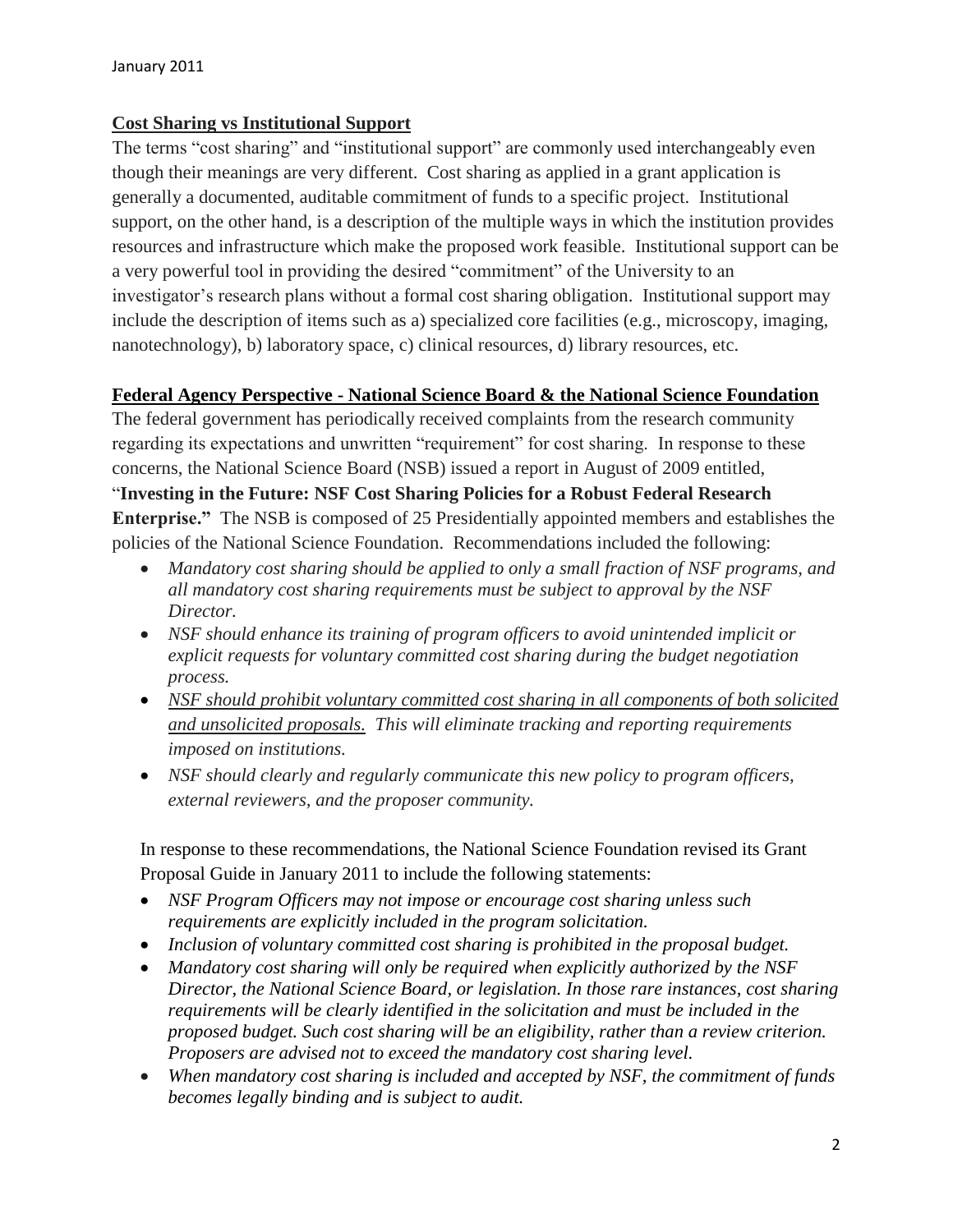## **Requests for Cost Sharing**

Faculty should not assume cost sharing, either mandatory or voluntary, will be provided for a proposal at the time of routing. Those wishing to obtain a cost sharing commitment are encouraged to begin the process prior to or at the same time as proposal development. It is recommended that you initiate your request with your division/department/center. It is unlikely that the Dean, Provost, or other institutional executive will approve cost sharing without the endorsement of such individuals. It should also be anticipated that any department/center or school recommending cost sharing may be expected to participate in contributing to these costs.

The University or its units are not responsible for honoring cost sharing commitments which may be contained within a grant if the PI does not specifically seek and obtain specific approval for the cost share commitment prior to submission of the grant application. Failure to seek and obtain prior approval of a cost share commitment may result in the withdrawal of the application or the return of an award.

### **Acceptability and Tracking of Cost Sharing**

If Emory commits cost sharing in a sponsored research project, the expenditure of those funds must meet the same acceptability criteria as those used for the expenditure of funds provided by the sponsor. In addition, the funds must be tracked either through the establishment of a separate cost sharing account or, for salary cost sharing, through the effort reporting system. Cost sharing must meet all of the following criteria:

- The cost sharing must be verifiable and auditable within the University's accounting system.
- The cost sharing must not be included as contributions for any other program.
- The cost sharing is necessary and reasonable to accomplish project or program objectives.
- The cost sharing must meet the same allowability criteria as items charged directly to the sponsored project.
- Waived indirect costs may only be included as cost sharing with prior approval from the sponsor.
- For federally sponsored projects, the cost sharing must be funded from non-federal sources, unless authorized by federal statute.
- Costs assigned to the cost sharing commitment must be incurred during the term of the agreement.

### **Reductions in Cost Sharing Commitments**

Cost sharing (mandatory or voluntary) commitments are usually made at the time of application. If the grant award is less than the amount proposed, investigators and their units cannot assume that the sponsor considers the cost sharing commitment to be automatically reduced in the same proportion as the proposal to grant reduction. Such reductions must be documented in writing and include the approval of the authorized grants management officer of the sponsoring agency.